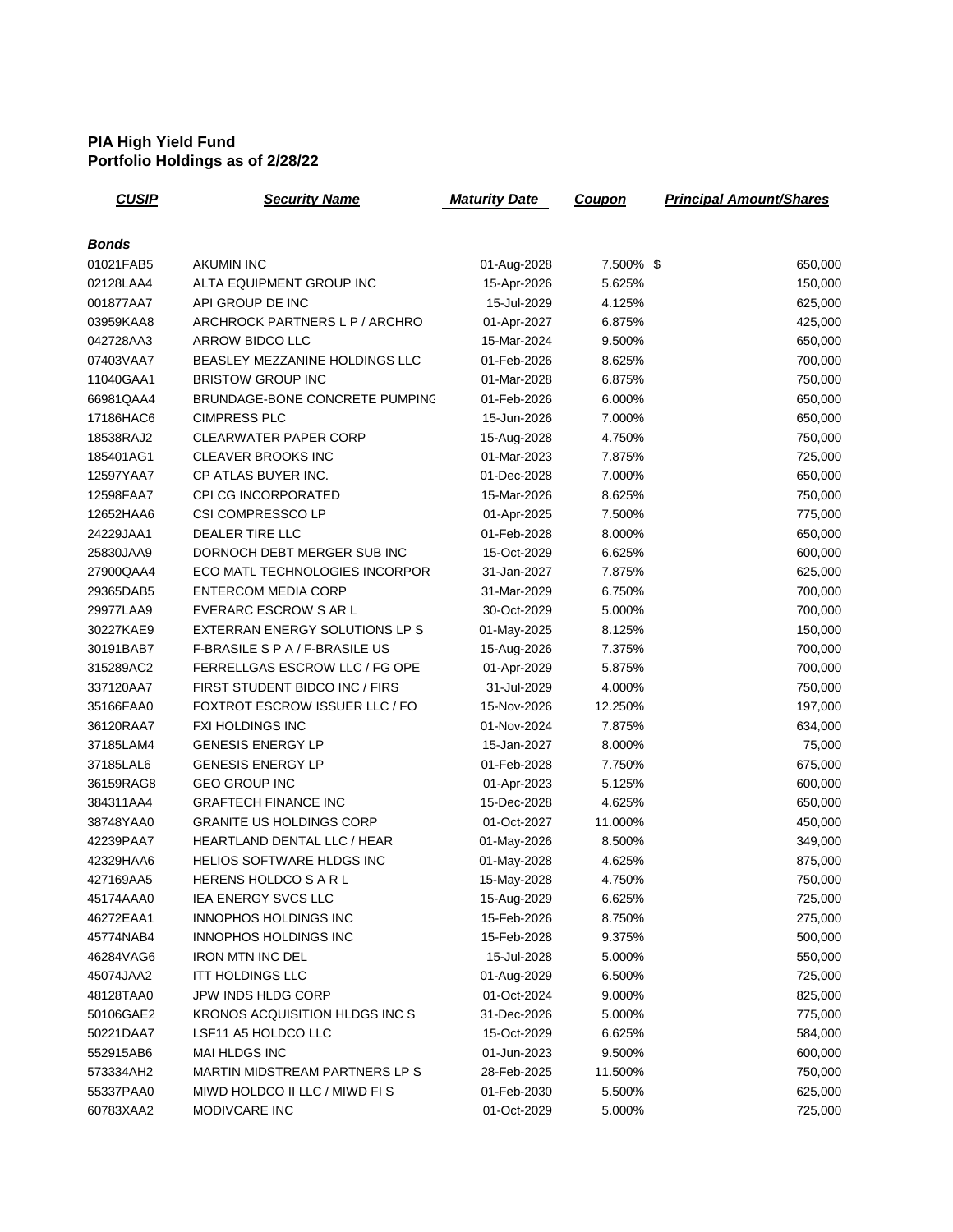| 64051NAA1 | <b>NEON HLDGS INC</b>          | 01-Apr-2026 | 10.125% | 650,000 |
|-----------|--------------------------------|-------------|---------|---------|
| 64083YAA9 | NESCO HOLDINGS II INCORPORATED | 15-Apr-2029 | 5.500%  | 650,000 |
| 62922LAA6 | NGL ENERGY OPERATING LLC/ NGL  | 01-Feb-2026 | 7.500%  | 700,000 |
| LX191133  | NORTHWEST HARDWOODS SECURED 1  | 29-Jan-2026 | 7.500%  | 232,414 |
| 688777AA9 | OT MERGER CORPORATION          | 15-Oct-2029 | 7.875%  | 625,000 |
| 69007TAE4 | OUTFRONT MEDIA CAP / OUTFRONT  | 15-Jan-2029 | 4.250%  | 600,000 |
| 69527AAA4 | PACTIV EVERGREEN GROUP ISSUER  | 15-Oct-2028 | 4.375%  | 175,000 |
| 700677AR8 | PARK OHIO INDS INC-OHIO        | 15-Apr-2027 | 6.625%  | 710,000 |
| 724479AP5 | PITNEY BOWES INC               | 15-Mar-2027 | 6.875%  | 750,000 |
| 69356MAA4 | PM GENERAL PURCHASER LLC       | 01-Oct-2028 | 9.500%  | 625,000 |
| 73103PAA5 | POLAR US BORROWER LLC / SCHENE | 15-May-2026 | 6.750%  | 825,000 |
| 73939VAA2 | POWERTEAM SVCS LLC             | 04-Dec-2025 | 9.033%  | 650,000 |
| 74052HAB0 | PREMIER ENTMT SUB LLC / PREMIE | 01-Sep-2031 | 5.875%  | 700,000 |
| 74349MAA4 | PROMONTORIA HLDG 264 B V       | 01-Mar-2027 | 7.875%  | 650,000 |
| 75079MAA7 | RAILWORKS HLDGS LP / RAILWORKS | 15-Nov-2028 | 8.250%  | 650,000 |
| 77314EAA6 | ROCKET SOFTWARE INC            | 15-Feb-2029 | 6.500%  | 700,000 |
| 77381WAA4 | ROCKPOINT GAS STORAGE CDA LTD  | 31-Mar-2023 | 7.000%  | 370,000 |
| 794093AG9 | SALEM MEDIA GROUP INC          | 01-Jun-2024 | 6.750%  | 675,000 |
| 808541AA4 | SCHWEITZER-MAUDUIT INTERN      | 01-Oct-2026 | 6.875%  | 625,000 |
| 78433BAA6 | SCIH SALT HOLDINGS INC         | 01-May-2028 | 4.875%  | 300,000 |
| 78433BAB4 | SCIH SALT HOLDINGS INC         | 01-May-2029 | 6.625%  | 475,000 |
| 78397UAA8 | SCIL IV LLC / SCIL USA HLDGS L | 01-Nov-2026 | 5.375%  | 650,000 |
| 88159EAA1 | SECURE ENERGY SVCS INC         | 01-Dec-2025 | 11.000% | 358,000 |
| 83419MAA0 | SOLARIS MIDSTREAM HLDGS LLC    | 01-Apr-2026 | 7.625%  | 750,000 |
| 846425AQ9 | SPANISH BROADCASTING SYS INC S | 01-Mar-2026 | 9.750%  | 750,000 |
| 85236FAA1 | SRM ESCROW ISSUER LLC          | 01-Nov-2028 | 6.000%  | 375,000 |
| 855030AP7 | <b>STAPLES INC</b>             | 15-Apr-2027 | 10.750% | 600,000 |
| 855030AN2 | <b>STAPLES INC</b>             | 15-Apr-2026 | 7.500%  | 500,000 |
| 86184WAA4 | <b>STONEMOR INC</b>            | 15-May-2029 | 8.500%  | 875,000 |
| 86614WAE6 | SUMMIT MIDSTREAM HLDGS LLC / E | 15-Oct-2026 | 8.500%  | 625,000 |
| 86614WAD8 | SUMMIT MIDSTREAM HLDGS LLC / S | 15-Apr-2025 | 5.750%  | 750,000 |
| 86722AAD5 | SUNCOKE ENERGY INC             | 30-Jun-2029 | 4.875%  | 725,000 |
| 87901BAB8 | TEEKAY OFFSHORE PARTNERS L P 8 | 15-Jul-2023 | 8.500%  | 750,000 |
| 87256YAA1 | TKC HOLDINGS INCORPORATED      | 15-May-2029 | 10.500% | 500,000 |
| 87261QAC7 | TMS INTL CORP                  | 15-Apr-2029 | 6.250%  | 750,000 |
| 89376VAA8 | TRANSMONTAIGNE PARTNERS L P    | 15-Feb-2026 | 6.125%  | 750,000 |
| 896818AP6 | TRIUMPH GROUP INC NEW          | 15-Aug-2025 | 7.750%  | 700,000 |
| 90473LAA0 | UNIFRAX ESCROW ISSUER CORPORA  | 30-Sep-2028 | 5.250%  | 650,000 |
| 914906AV4 | UNIVISION COMMUNICATIONS INC S | 01-May-2029 | 4.500%  | 475,000 |
| 91705JAC9 | URBAN ONE INC                  | 01-Feb-2028 | 7.375%  | 700,000 |
| 91740PAC2 | USA COMPRESSION PARTNERS LP    | 01-Apr-2026 | 6.875%  | 315,000 |
| 91740PAF5 | USA COMPRESSION PARTNERS LP    | 01-Sep-2027 | 6.875%  | 250,000 |
| 92240MBL1 | <b>VECTOR GROUP LTD</b>        | 01-Feb-2029 | 5.750%  | 625,000 |
| 92840JAB5 | VISTAJET MALTA FIN P L C / X S | 01-Feb-2030 | 6.375%  | 625,000 |
| 93710WAA3 | WASH MULTIFAMILY ACQUISITION I | 15-Apr-2026 | 5.750%  | 550,000 |
| 95039LAA6 | <b>WELLTEC INTL APS</b>        | 15-Oct-2026 | 8.250%  | 600,000 |
| 98421MAB2 | <b>XEROX HOLDINGS CORP</b>     | 15-Aug-2028 | 5.500%  | 675,000 |
|           |                                |             |         |         |